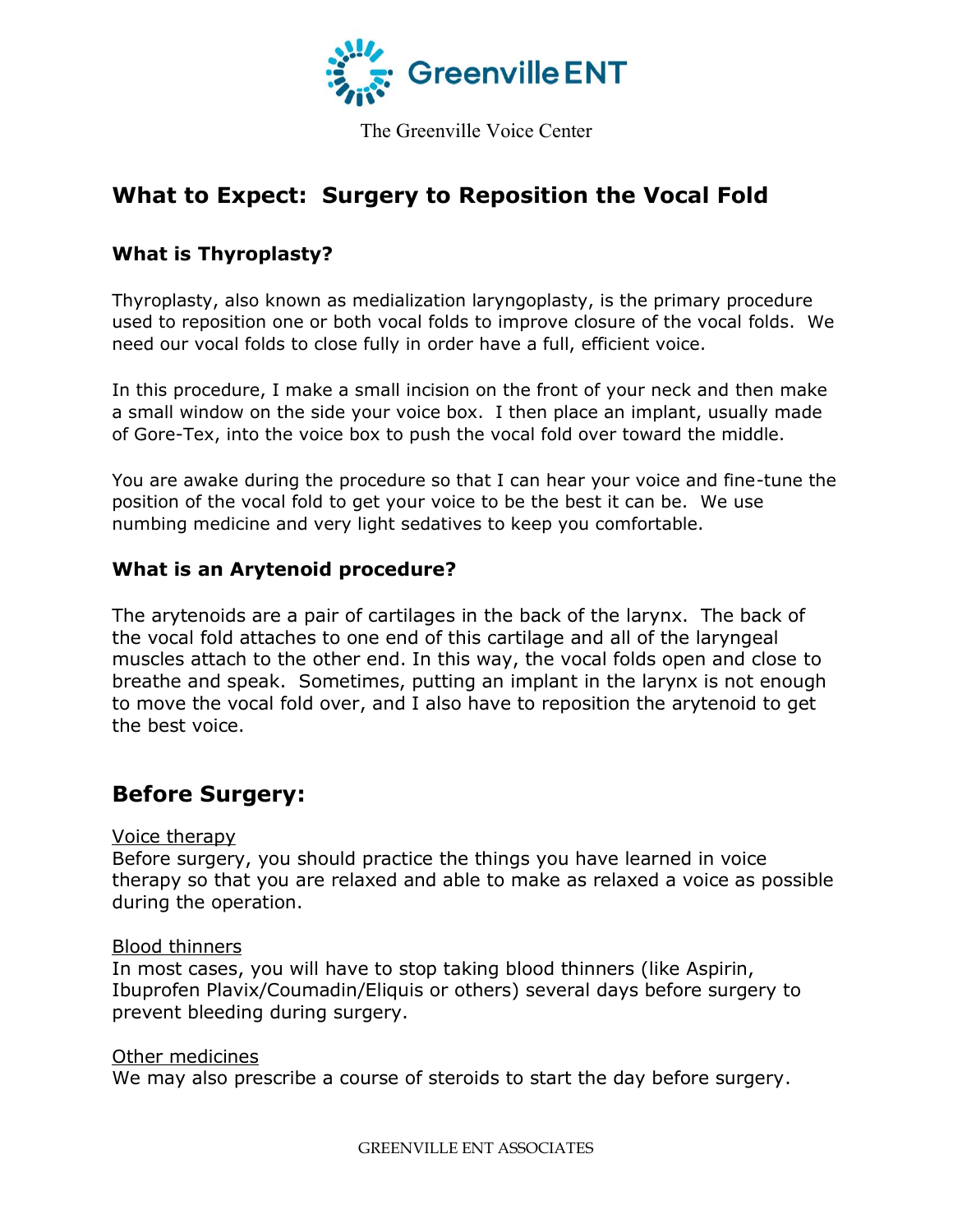# **The Day of Surgery:**

After you arrive at the hospital, you will be evaluated by me and the anesthesiology team before going to the operating room. You'll be sedated as we set things up and get started, then we will let you wake up as we get close to the time when you will need to talk. We will numb your neck and will give you pain medicine through your IV so that you are comfortable throughout the procedure, but are still able to talk with me as normally as possible.

# **After surgery:**

#### **Discharge**

Depending on your age and health status, the time of day, and the extent of surgery, you may either be discharged home after surgery or spend the night at the hospital.

#### Drain

You may a small rubber drain in your neck, which will be removed on the day after surgery. If you go home on the day of surgery, you will take out the drain when you remove the dressing the day after surgery. There may be a suture to clip to release the drain.

#### Medications

You will be prescribed antibiotics for a week, pain medication, and will continue any steroids that you started the day before surgery.

#### Voice rest

I typically ask my patients to take it easy on the voice, which means minimal talking but not silence, for 3-4 days. There are no specific limits to what you can eat. Eat whatever you feel up to, though it will be sore for the first few days.

#### Follow up

I will generally see you one week after surgery, and then 4-6 weeks later. You will see speech pathology several times in the two months after surgery.

## **Risks:**

#### Bleeding

Almost any surgery carries the risk of bleeding. These procedures are not associated with much blood loss, but bleeding can happen during surgery or later. I take great care to make sure that there is no bleeding before I close the incision. If bleeding occurs later, it can collect in the area of the surgery. This